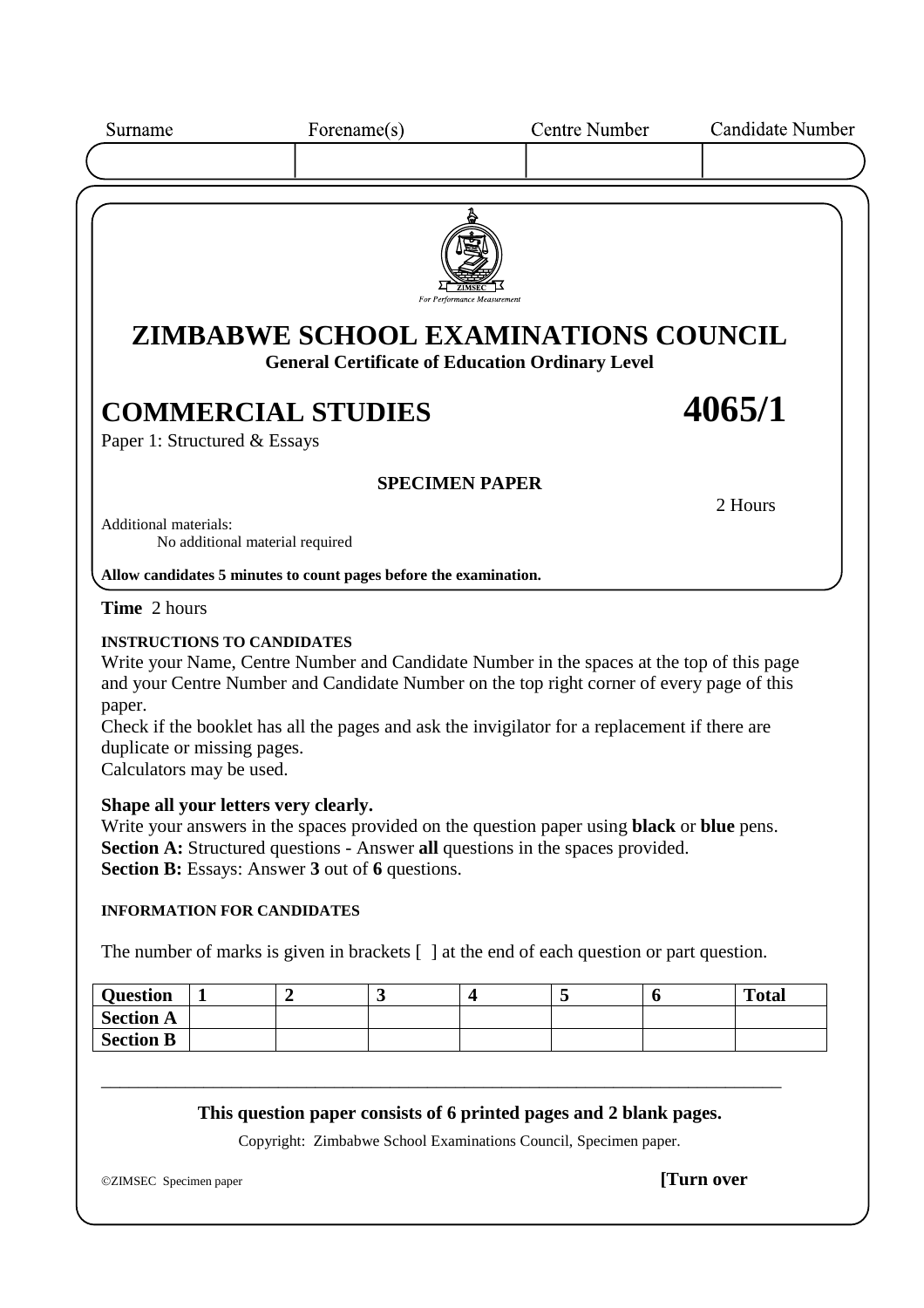**SECTION A [40 Marks]** 

 $\overline{2}$ 

Answer all questions.

| 1              | (a)        | Outline anytwo advantages of job production.                                                                           |                   |  |
|----------------|------------|------------------------------------------------------------------------------------------------------------------------|-------------------|--|
|                |            |                                                                                                                        | $\lceil 2 \rceil$ |  |
|                | <b>(b)</b> | Explain any two stages production.                                                                                     |                   |  |
|                |            |                                                                                                                        |                   |  |
|                | (c)        | Mambo Ltd sold goods to Vingaya for \$2 000 less 20% trade discount<br>and 5 % cash discount. Calculate the following: |                   |  |
|                |            | Amount of the trade discount.<br>(i)                                                                                   |                   |  |
|                |            |                                                                                                                        | $[2]$             |  |
|                |            | (ii)<br>Cash discount amount.                                                                                          |                   |  |
|                |            |                                                                                                                        | $[2]$             |  |
| $\overline{2}$ | (a)        | Identify any two stakeholders of a mining company.                                                                     |                   |  |
|                |            |                                                                                                                        | $[2]$             |  |

4065/1Specimen paper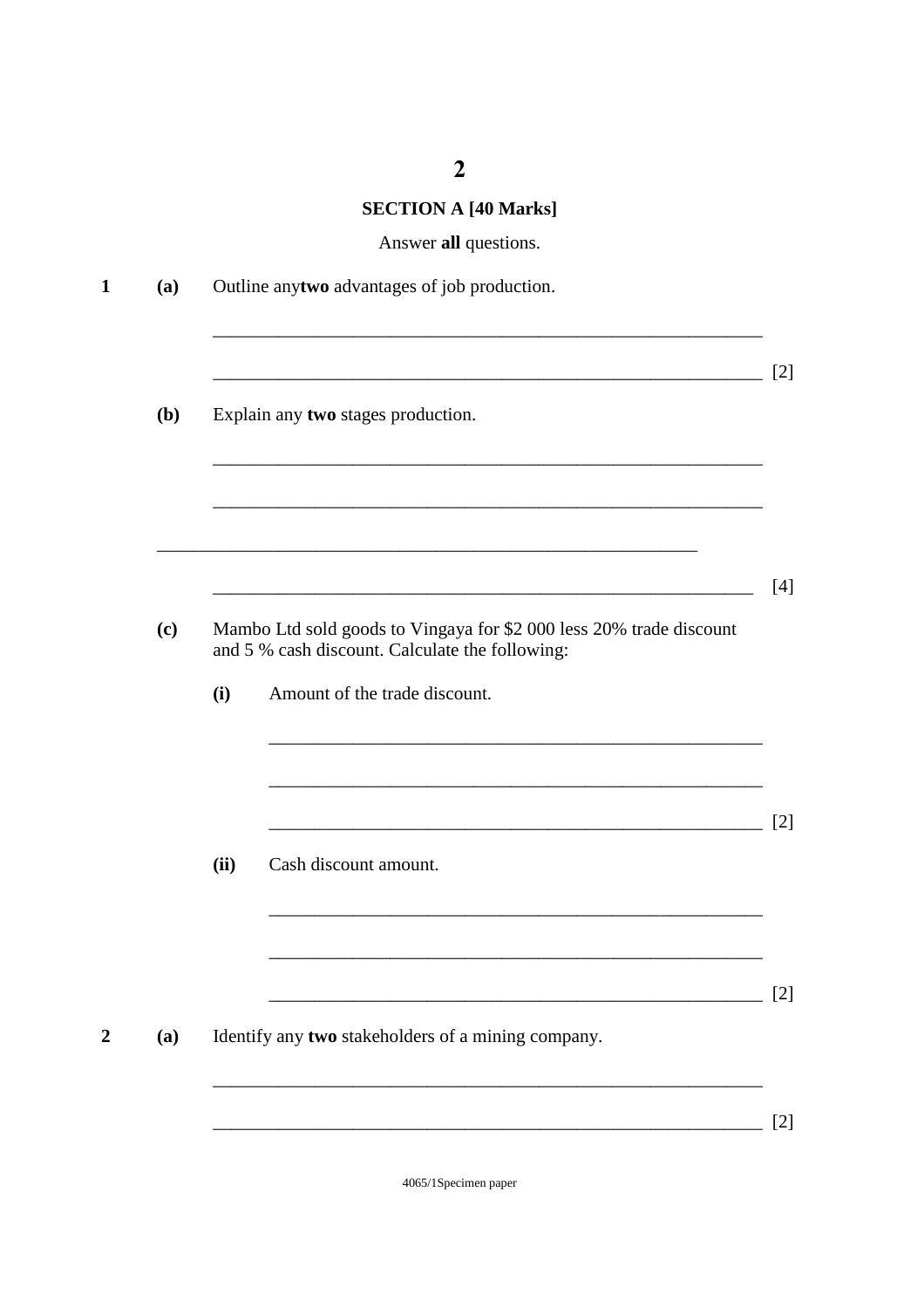**3**

|   | (b) | Distinguish between public and private sector of an economy. |       |  |  |
|---|-----|--------------------------------------------------------------|-------|--|--|
|   |     |                                                              |       |  |  |
|   |     |                                                              |       |  |  |
|   |     |                                                              |       |  |  |
|   |     |                                                              |       |  |  |
|   |     |                                                              | $[4]$ |  |  |
| 3 | (a) | List any two telecommunication services.                     |       |  |  |
|   |     |                                                              |       |  |  |
|   |     |                                                              | [2]   |  |  |

**(b)** Copy and complete the table below, identifying the mode of transport suitable for each, giving a reason.

|                  | <b>Case</b>                                   | <b>Mode</b> | <b>Reason</b> |
|------------------|-----------------------------------------------|-------------|---------------|
| $\mathbf{1}$     | Carrying diamonds                             |             |               |
|                  | from Chiadzwa to                              |             |               |
|                  | Harare.                                       |             |               |
|                  |                                               |             |               |
| $\boldsymbol{2}$ | Transporting coal from<br>Hwange to Redcliff. |             |               |
|                  |                                               |             | 4             |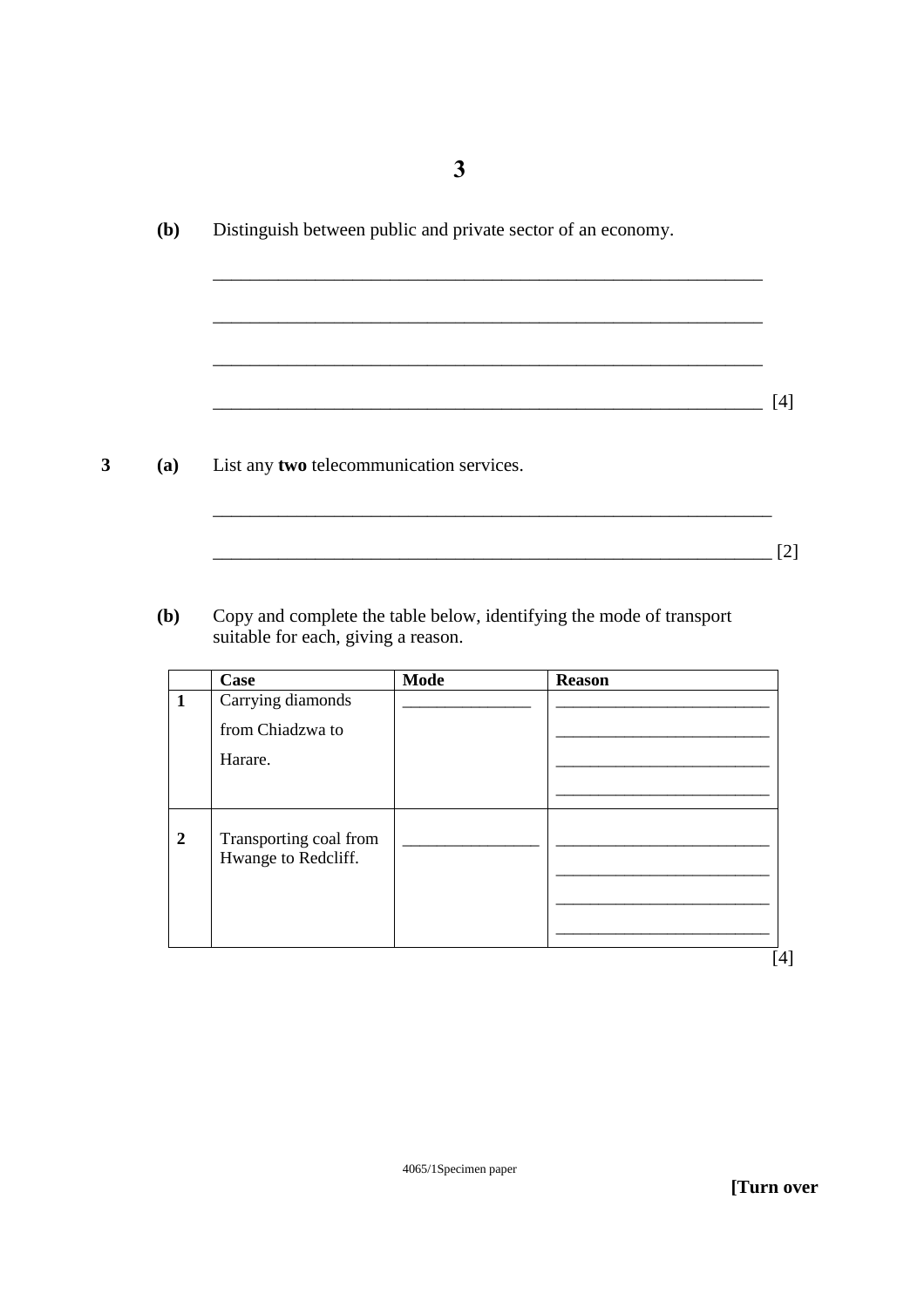| $\overline{\mathbf{4}}$ |     | A producer of women's shoes has the following data on a research carried out on<br>the sizes for women.               |                   |  |  |  |
|-------------------------|-----|-----------------------------------------------------------------------------------------------------------------------|-------------------|--|--|--|
|                         |     | Shoe sizes: $4, 6, 4, 7, 6, 5, 4, 4$                                                                                  |                   |  |  |  |
|                         | (a) | Using the given data, calculate the mean of the shoe sizes.                                                           |                   |  |  |  |
|                         |     |                                                                                                                       |                   |  |  |  |
|                         |     |                                                                                                                       | $\lceil 2 \rceil$ |  |  |  |
|                         | (b) | Evaluate the usefulness of the mode to the shoe producer.                                                             |                   |  |  |  |
|                         |     |                                                                                                                       |                   |  |  |  |
|                         |     |                                                                                                                       |                   |  |  |  |
|                         |     |                                                                                                                       | $\lceil 2 \rceil$ |  |  |  |
| 5                       | (a) | Outline any two functions of the Zimbabwe Stock Exchange.                                                             |                   |  |  |  |
|                         |     | <u> 1989 - Jan Sterling van de Frankryk van de Frankryk van de Frankryk van de Frankryk van de Frankryk van de Fr</u> |                   |  |  |  |
|                         |     |                                                                                                                       |                   |  |  |  |
|                         |     | <u> 1980 - Johann Barbara, martxa alemaniar argametar a contra a contra a contra a contra a contra a contra a co</u>  | [4]               |  |  |  |
|                         | (b) | Briefly explain any two short term sources of finance to a business.                                                  |                   |  |  |  |
|                         |     |                                                                                                                       |                   |  |  |  |
|                         |     |                                                                                                                       |                   |  |  |  |
|                         |     |                                                                                                                       | [4]               |  |  |  |

 $\overline{\mathbf{4}}$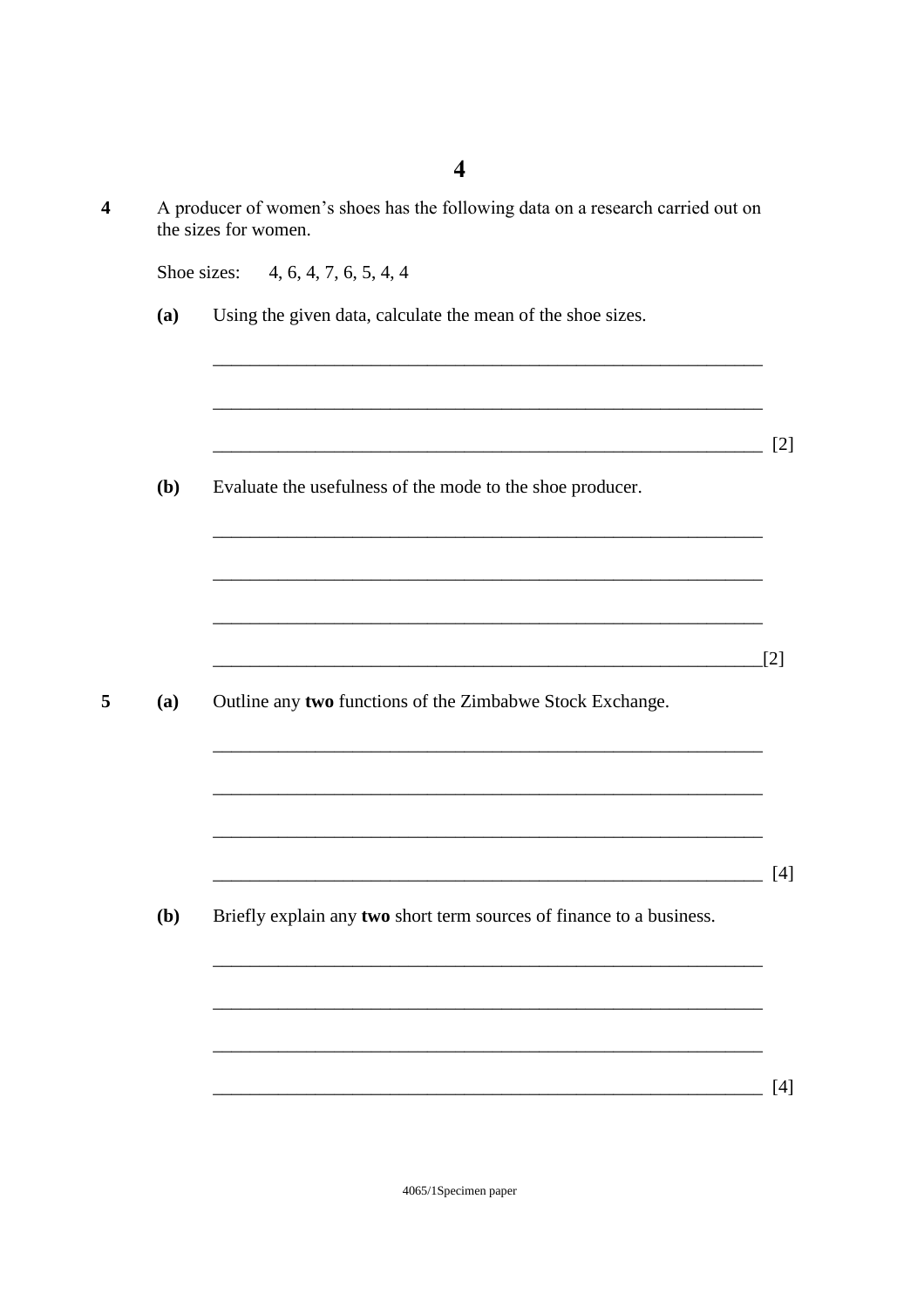$\overline{\mathbf{5}}$ 

State any two characteristics of an entrepreneur.  $\boldsymbol{6}$  $(a)$  $\overline{\phantom{a}1}$  [2]  $(b)$ Distinguish between insurance and assurance.  $\overline{\phantom{a}}$  $\begin{bmatrix} 4 \end{bmatrix}$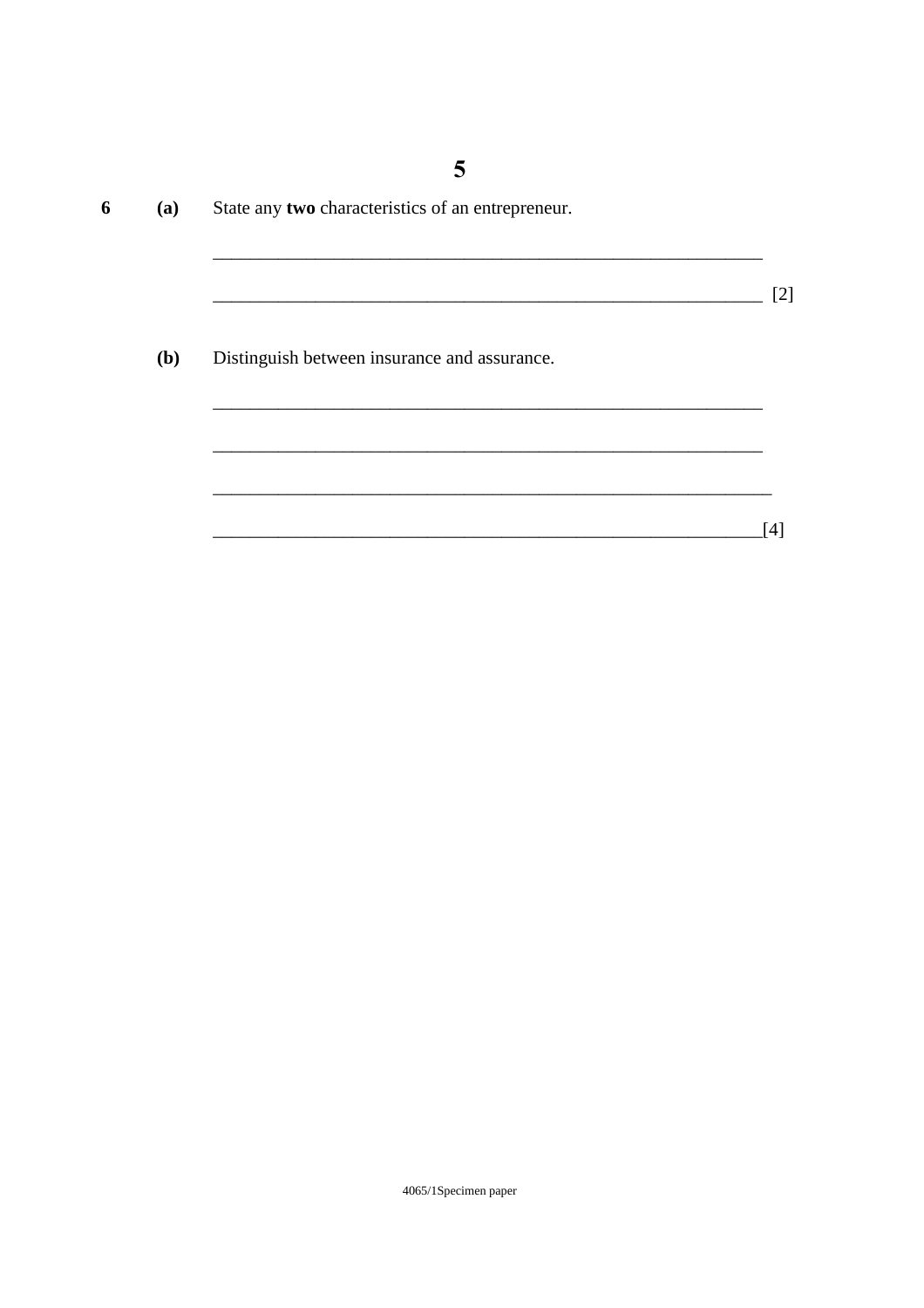# **6**

#### **SECTION B**

## Answer any **three** questions.

| $\mathbf{1}$     | (a)          | Differentiate free market from planned economic systems.                        | [8]    |
|------------------|--------------|---------------------------------------------------------------------------------|--------|
|                  | <b>(b)</b>   | Discuss how the external environment affects commercial<br>activities.          | $[12]$ |
| $\overline{2}$   | services.    | Discuss any <b>four</b> marketing mix variables used to market goods and        |        |
| 3                |              | Discuss the importance of international trade to Zimbabwe.                      | $[20]$ |
| $\boldsymbol{4}$ | <b>(a)</b>   | Explain the importance of management functions to a business.                   | $[10]$ |
|                  | ( <b>b</b> ) | Describe the contents of a business plan for an organisation of<br>your choice. | $[10]$ |
| 5                | (a)          | Explain the need for business finance.                                          | [8]    |
|                  | ( <b>b</b> ) | Evaluate the usefulness of budgets to a producer of shoes.                      | $[12]$ |
| 6                | (a)          | Distinguish between sole traders and partnerships.                              | $[10]$ |
|                  | <b>(b)</b>   | Discuss the advantages and disadvantages of public sector<br>organisations.     | $[10]$ |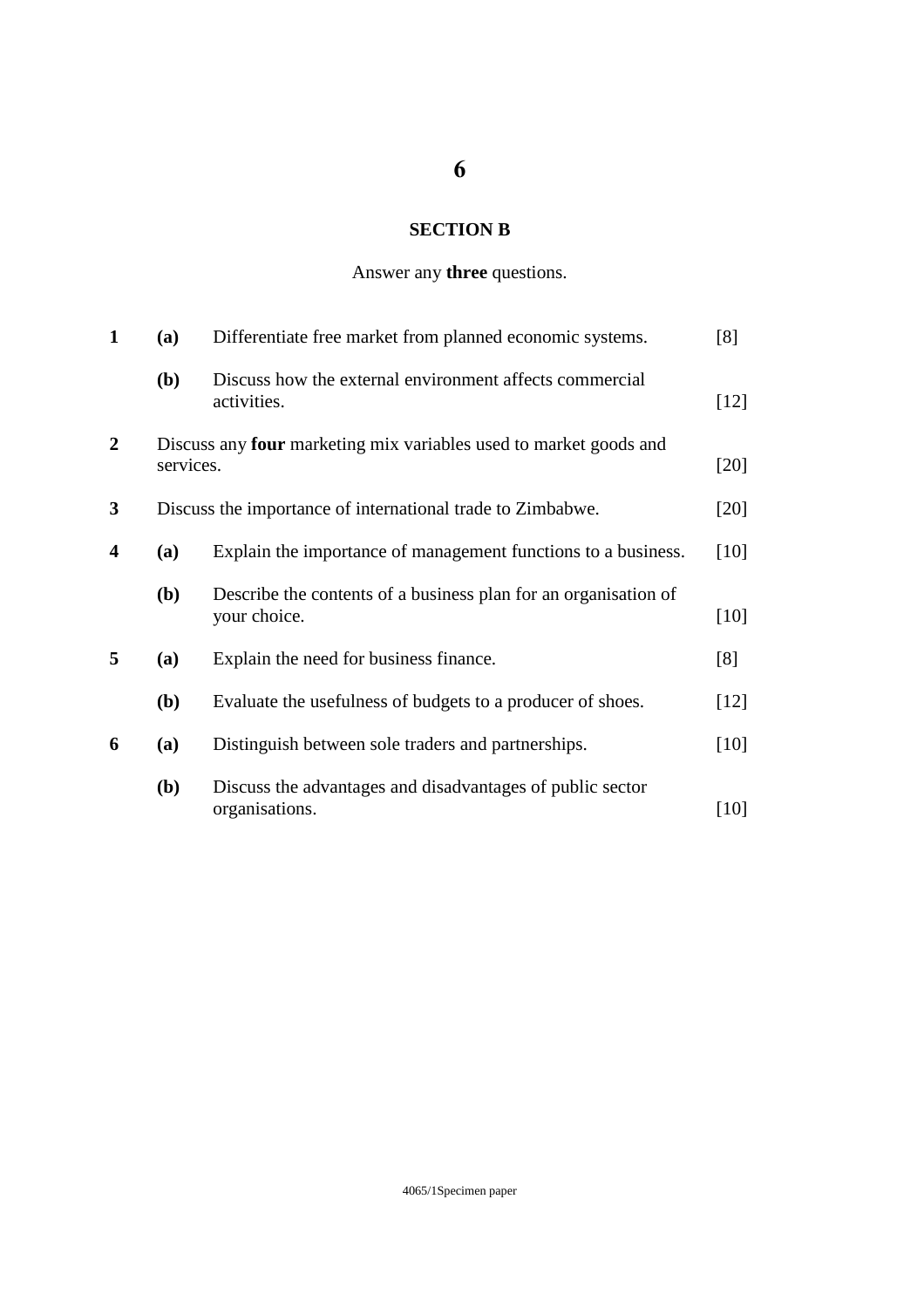**7**

### **BLANK PAGE**

4065/1 Specimen paper